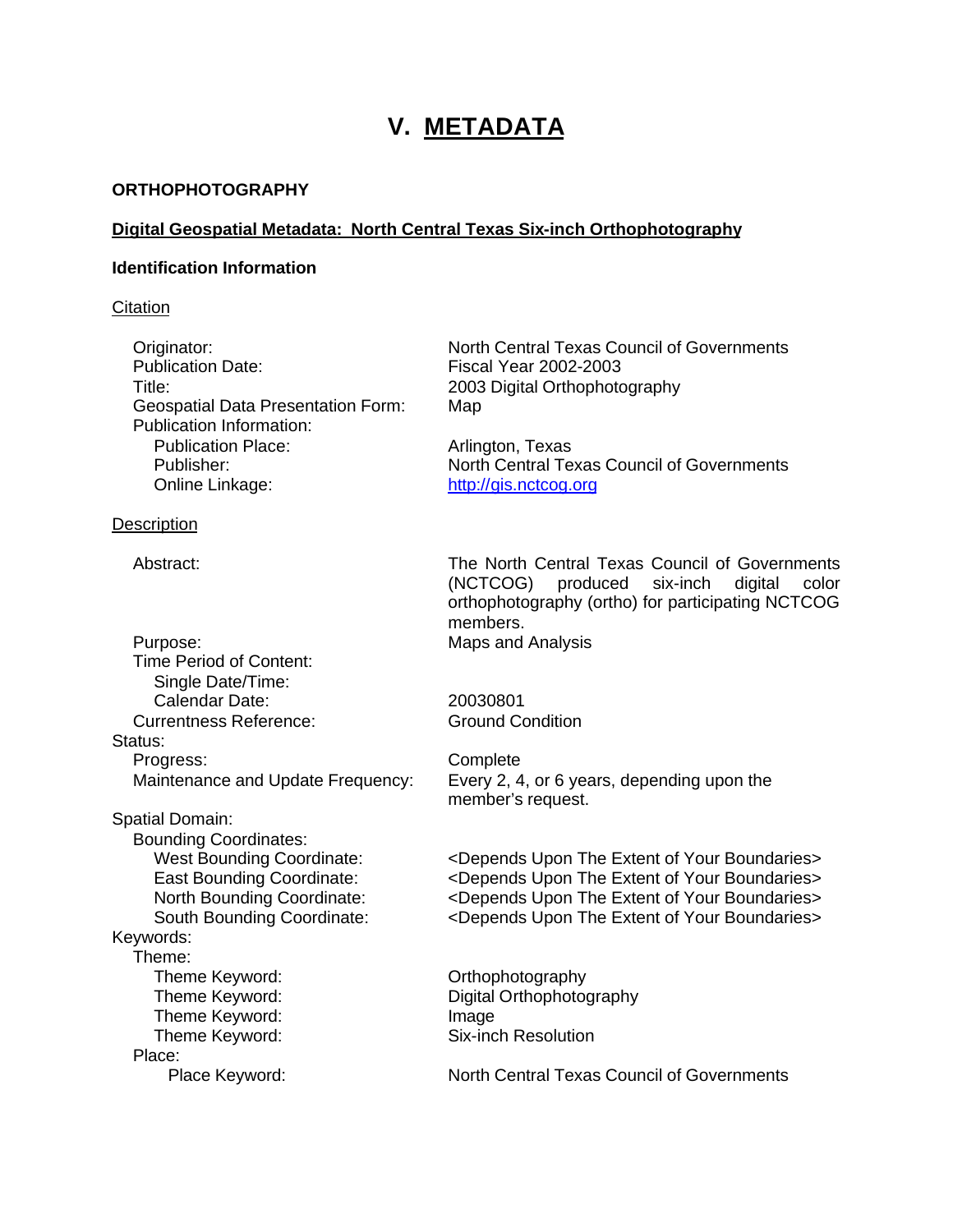Use Constraints: Copyright of NCTCOG. Point of Contact: Contact Person Primary: Contact Person: John Hunt Contact Address: Address Type: Mailing Address Address: 616 Six Flags Drive, Suite 200 City: City: **Arlington** State or Province: Texas Postal Code: 76011 Country: USA Contact Voice Telephone: (817) 695-9163 Contact Facsimile Telephone: (817) 640-4228 Contact Electronic Mail Address: ihunt@nctcog.org Native Data Set Environment: Tiff; MrSID

Access Constraints: Public domain and private entities purchase products from NCTCOG.

Contact Organization: North Central Texas Council of Governments Contact Position: Manager of Geographic Information Systems

#### **Data Quality Information**

Attribute Accuracy:

Attribute Accuracy Report: Specifications are summarized as follows: sensor type - aerial film camera with 6" focal length *(12" focal length in downtown areas)*; negative size -  $9"$  x  $9"$ ; altitude of capture  $-$  4,500' above mean terrain for 6" focal length areas and 9,000' above mean terrain for 12" focal length; capture period – January-March 2003; control sources - ground survey, airborne global positioning system (GPS), existing digital elevation models (DEM) and orthos; scanning resolution – 15 microns; ground resolution – 0.5 U.S. Survey Foot; color type – 24-bit natural color.

Completeness Report: Color aerial photography was acquired using a RC30 or equivalent aerial mapping camera that was calibrated by the U.S. Geological Survey. Products were mosaiced and color balanced to create a near seamless appearance. Samples of these products are available from NCTCOG for evaluation of image quality and positional accuracy.

Logical Consistency Report: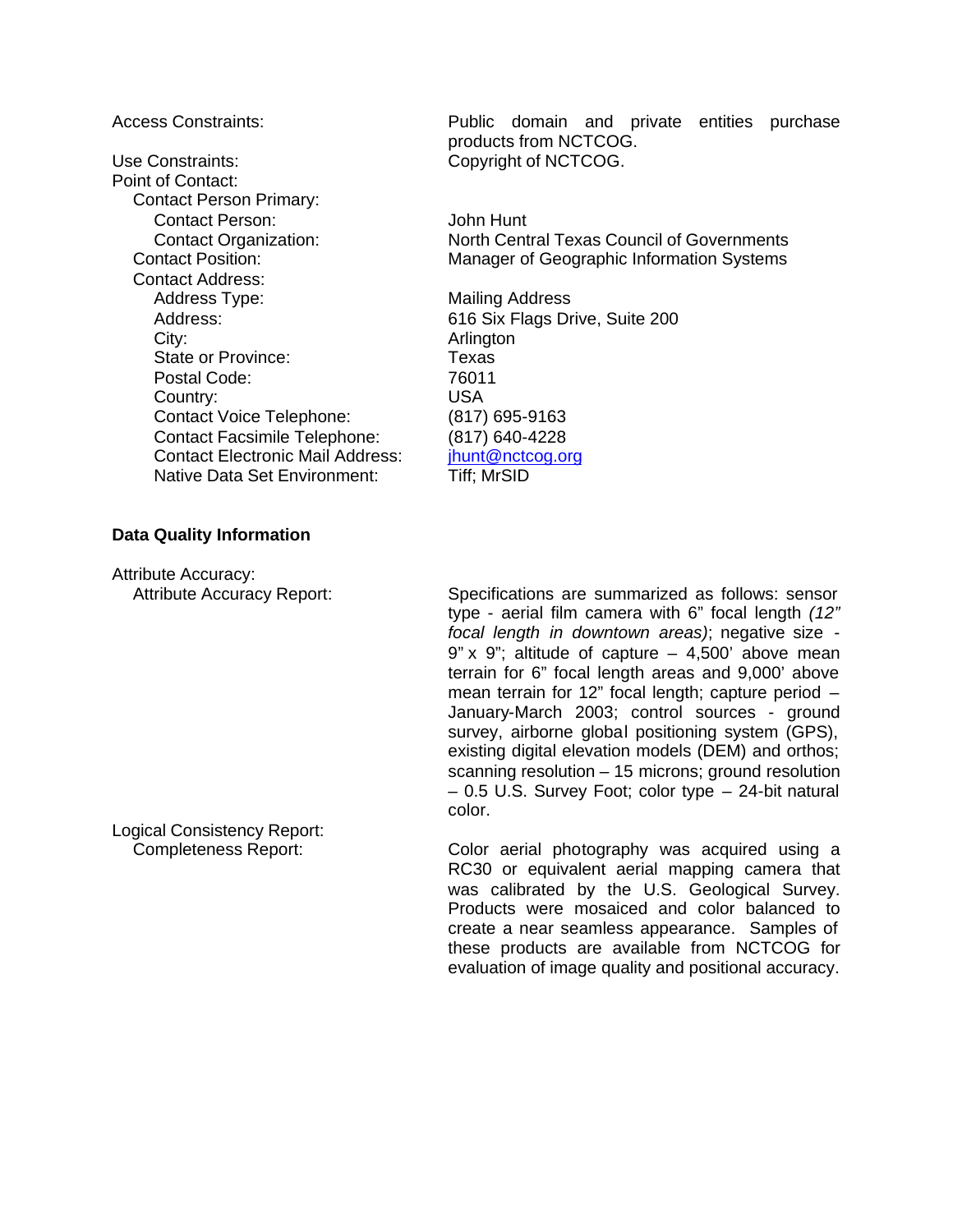| <b>Positional Accuracy:</b><br><b>Horizontal Positional Accuracy:</b>                                                                                              |                                                                                                                                                                                                                                                                                                                                                                 |
|--------------------------------------------------------------------------------------------------------------------------------------------------------------------|-----------------------------------------------------------------------------------------------------------------------------------------------------------------------------------------------------------------------------------------------------------------------------------------------------------------------------------------------------------------|
| <b>Horizontal Positional</b>                                                                                                                                       |                                                                                                                                                                                                                                                                                                                                                                 |
| <b>Accuracy Report:</b>                                                                                                                                            | The digital ortho was produced using accepted<br>photogrammetric industry practices under<br>the<br>supervision of certified photogrammetrists and<br>Digital ortho products are<br>licensed surveyors.<br>guaranteed to meet National Map Accuracy<br>Standards (NMAS) at a map scale of $1" = 200'$<br>$(1:2,400)$ . Photo scale is $1" = 1,500'$ (1:18,000). |
| <b>Quantitative Horizontal Positional</b><br><b>Accuracy Assessment:</b><br><b>Horizontal Positional</b><br><b>Accuracy Value:</b><br><b>Horizontal Positional</b> |                                                                                                                                                                                                                                                                                                                                                                 |
| <b>Accuracy Explanation:</b>                                                                                                                                       | The digital ortho was produced using accepted<br>photogrammetric industry practices under<br>the<br>supervision of certified photogrammetrists and<br>Digital ortho products are<br>licensed surveyors.<br>guaranteed to meet National Map Accuracy<br>Standards (NMAS) at a map scale of $1" = 200'$<br>$(1:2,400)$ . Photo scale is $1" = 1,500'$ (1:18,000). |
| Lineage:                                                                                                                                                           |                                                                                                                                                                                                                                                                                                                                                                 |
| Source Information:                                                                                                                                                |                                                                                                                                                                                                                                                                                                                                                                 |
| <b>Source Citation:</b>                                                                                                                                            |                                                                                                                                                                                                                                                                                                                                                                 |
| Citation Information:                                                                                                                                              | North Central Texas Council of Governments                                                                                                                                                                                                                                                                                                                      |
| Originator:<br><b>Publication Date:</b>                                                                                                                            | <b>Fiscal Year 2002-2003</b>                                                                                                                                                                                                                                                                                                                                    |
| Title:                                                                                                                                                             | Six-inch Resolution Color Digital Ortho                                                                                                                                                                                                                                                                                                                         |
| <b>Publication Information:</b>                                                                                                                                    |                                                                                                                                                                                                                                                                                                                                                                 |
| <b>Publication Place:</b>                                                                                                                                          | Arlington, Texas                                                                                                                                                                                                                                                                                                                                                |
| Publisher:                                                                                                                                                         | North Central Texas Council of Governments                                                                                                                                                                                                                                                                                                                      |
| <b>Source Scale Denominator:</b><br>Type of Source Media:                                                                                                          |                                                                                                                                                                                                                                                                                                                                                                 |
| <b>Source Time Period of Content:</b>                                                                                                                              |                                                                                                                                                                                                                                                                                                                                                                 |
| Time Period Information:                                                                                                                                           |                                                                                                                                                                                                                                                                                                                                                                 |
| Single Date/Time:                                                                                                                                                  |                                                                                                                                                                                                                                                                                                                                                                 |
| Calendar Date:                                                                                                                                                     | 20030215                                                                                                                                                                                                                                                                                                                                                        |
| <b>Source Currentness</b>                                                                                                                                          |                                                                                                                                                                                                                                                                                                                                                                 |
| Reference:<br><b>Source Citation Abbreviation:</b>                                                                                                                 | <b>Ground Condition</b><br>Photo1                                                                                                                                                                                                                                                                                                                               |
| <b>Source Contribution:</b>                                                                                                                                        |                                                                                                                                                                                                                                                                                                                                                                 |
| Process Step:                                                                                                                                                      |                                                                                                                                                                                                                                                                                                                                                                 |
| Process Description:                                                                                                                                               | <b>Contact NCTCOG</b>                                                                                                                                                                                                                                                                                                                                           |
| Source Used Citation Abbreviation:                                                                                                                                 | Photo 1                                                                                                                                                                                                                                                                                                                                                         |
| Process Date:                                                                                                                                                      | 20030215                                                                                                                                                                                                                                                                                                                                                        |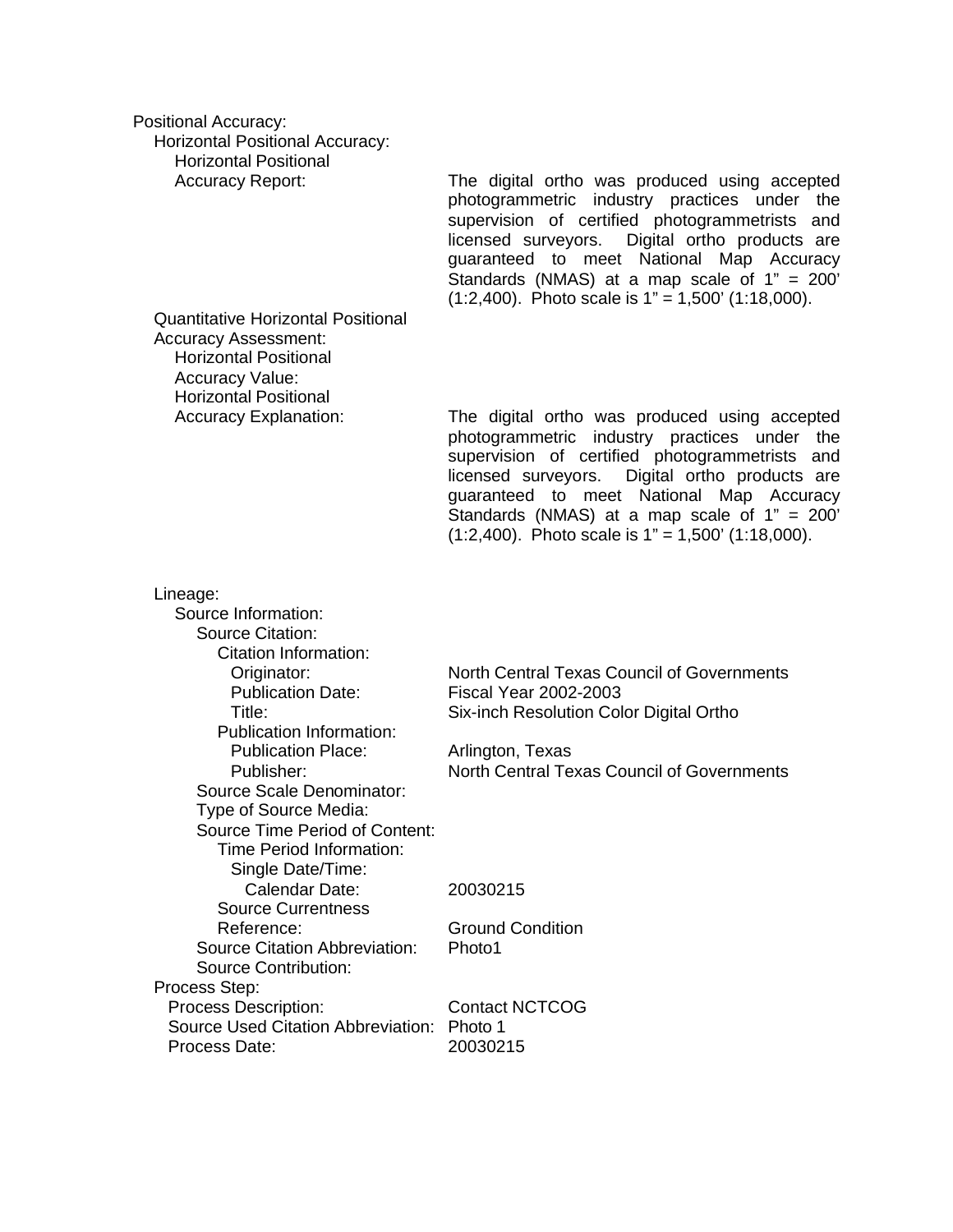## **Spatial Data Organization Information**

| <b>Direct Spatial Reference Method:</b><br>Raster Object Information:                 | Raster                           |
|---------------------------------------------------------------------------------------|----------------------------------|
| Raster Object Type:                                                                   | Pixel                            |
| <b>Spatial Reference Information</b>                                                  |                                  |
| Horizontal Coordinate System Definition:<br>Planar:<br><b>Grid Coordinate System:</b> |                                  |
| <b>Grid Coordinate System Name:</b><br>State Plane Coordinate System:                 | <b>State Plane</b>               |
| Spcs Zone Identifier:<br><b>Lambert Conformal Conic:</b>                              | Texas, North Central (Zone 5351) |
| <b>Standard Parallel:</b>                                                             | 32.133333                        |
| <b>Standard Parallel:</b>                                                             | 33.966667                        |
| Longitude of Central Meridian:                                                        | $-98.5$                          |
| Latitude of Projection Origin:                                                        | 31.666667                        |
| False Easting:                                                                        | 1968499.9998                     |
| False Northing:                                                                       | 6561666.666                      |
| <b>Planar Coordinate Information:</b>                                                 |                                  |
| Planar Coordinate Encoding Method:                                                    | <b>Coordinate Pair</b>           |
| Coordinate Representation:                                                            |                                  |
| Abscissa Resolution:                                                                  |                                  |
| <b>Ordinate Resolution:</b>                                                           |                                  |
| <b>Planar Distance Units:</b>                                                         | Feet                             |
| Geodetic Model:                                                                       |                                  |
| <b>Horizontal Datum Name:</b>                                                         | North American 1983              |
| <b>Ellipsoid Name:</b>                                                                | Geodetic Reference System 80     |
| Semi-Major Axis:                                                                      | 6378137                          |
| Denominator of Flattening Ratio:                                                      | 298.257                          |
|                                                                                       |                                  |
|                                                                                       |                                  |

## **Entity and Attribute Information**

| Entity and Attribute Information:<br><b>Overview Description:</b> |                                                                                                                     |
|-------------------------------------------------------------------|---------------------------------------------------------------------------------------------------------------------|
| <b>Entity and Attribute Overview:</b>                             | Each pixel contains red, blue and green values,<br>each from 0 to 255.                                              |
| <b>Entity and Attribute Detail Citation:</b>                      | U.S. Department of the Interior, U.S. Geological<br>Survey, 1996, Standards for Digital Orthophotos:<br>Reston, VA. |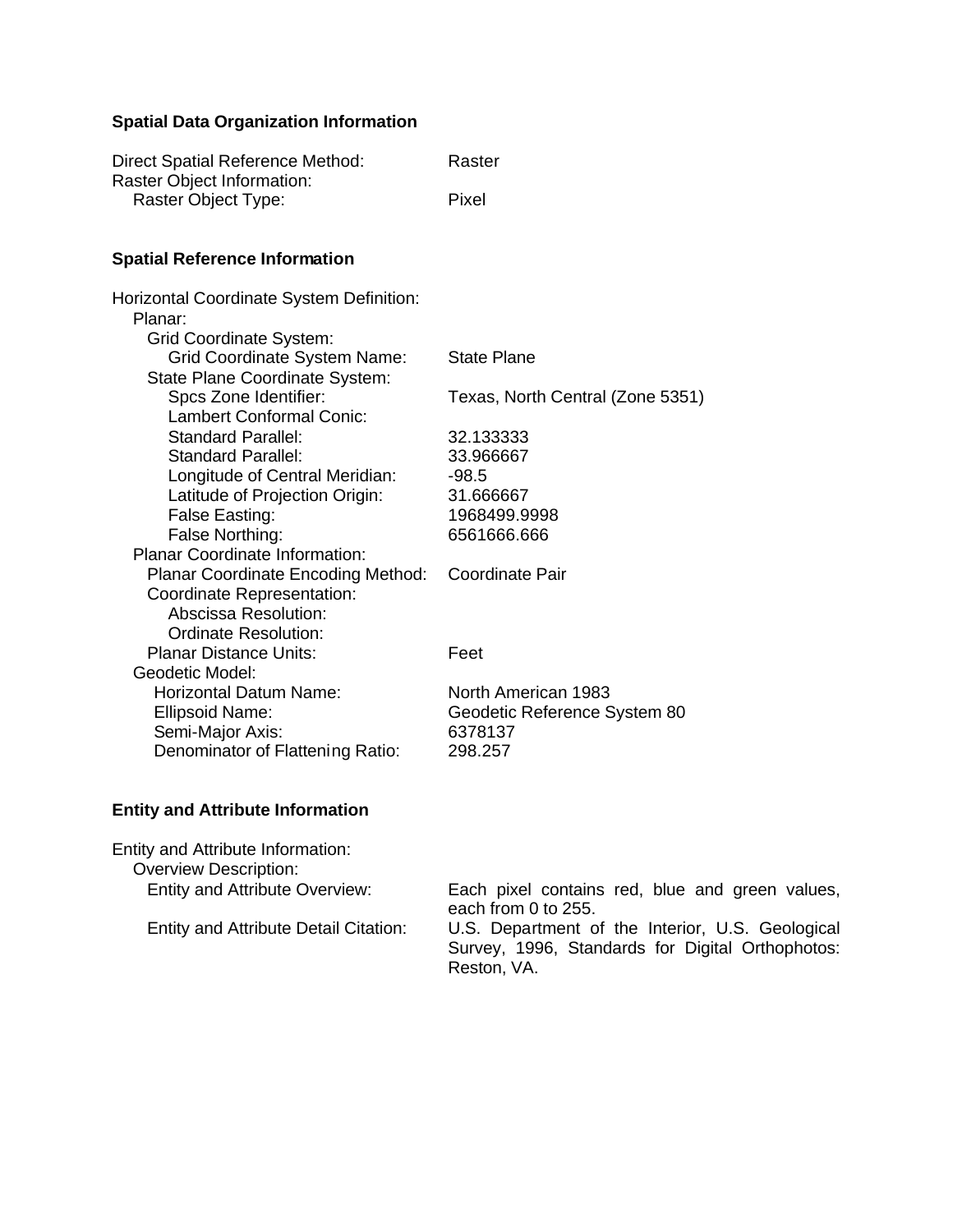#### **Distribution Information**

Distributor: Contact Address: Address Type: Mailing Address Contact Address: 616 Six Flags Drive, Suite 200 City: **Arlington** State or Province: Texas Postal Code: 76011 Country: USA Contact Voice Telephone: (817) 695-9163 Contact Facsimile Telephone: (817) 640-4228 Contact Electronic Mail Address: jhunt@nctcog.org Resource Description: Camerator Communication Communication Communication Communication Communication Communication Communication Communication Communication Communication Communication Communication Communication Communic Standard Order Process: Digital Form: Digital Transfer Information: Format Name: Tiff Format Version Number: 6.0 Format Specification: Tag Image File Format Standard Order Process: Digital Form: Digital Transfer Information:

Format Specification:

Digital Transfer Option: Offline Option:

Contact Person Primary: Manager of GIS, Research and Information **Services** Contact Organization Primary: North Central Texas Council of Governments

Distribution Liability: The Superson Control of the NCTCOG and its participants assume no legal responsibility for the accuracy of said data.

Format Information Content: Uncompressed TIFF. The files are compatible with tag standards available at the time of production.

#### Format Name: MrSID

Format Version Number: 2

Format Information Content: 1:18 compression

Offline Media: Compact Disk or DVD Recording Format: ISO-9660 Compatibility Information: This CD-ROM or DVD can be used with all computers that support CD-ROM or DVD as a logical storage device. All text files are in ASCII format. Data files are in ASCII or binary format. Fees: Variable. Call for current pricing. Ordering Instructions: http://gis.dfwinfo.com/ortho2003/pricing.html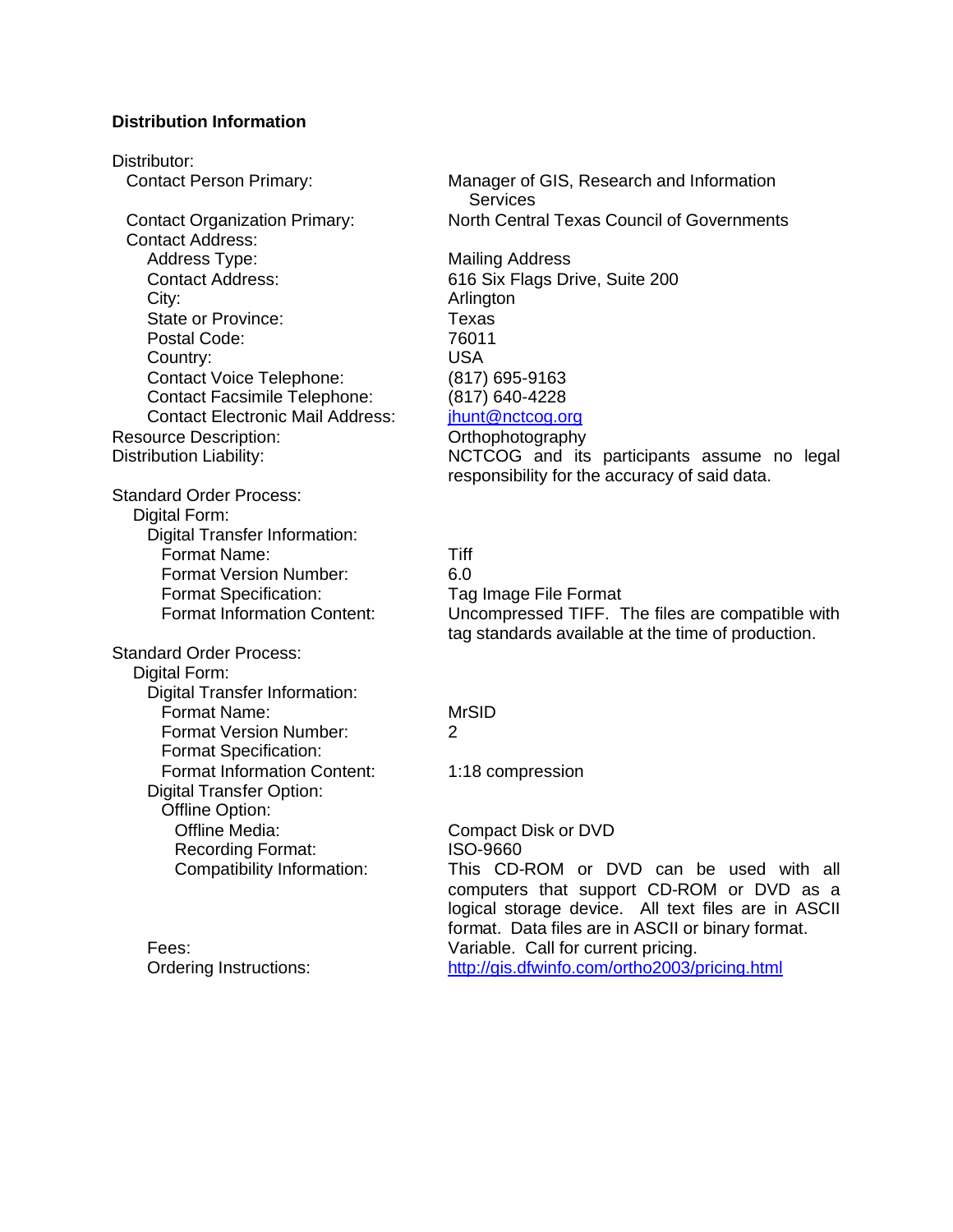#### **Metadata Reference Information**

| Metadata Date:<br>Metadata Review Date:                         | 20030801<br>20030801                                        |
|-----------------------------------------------------------------|-------------------------------------------------------------|
| Metadata Future Review Date:                                    | Unknown                                                     |
| Metadata Contact:                                               |                                                             |
| <b>Contact Person Primary:</b>                                  | Manager of GIS, Research and Information<br><b>Services</b> |
| <b>Contact Organization Primary:</b><br><b>Contact Address:</b> | North Central Texas Council of Governments                  |
| Address Type:                                                   | <b>Mailing Address</b>                                      |
| <b>Contact Address:</b>                                         | 616 Six Flags Drive, Suite 200                              |
| City:                                                           | Arlington                                                   |
| <b>State or Province:</b>                                       | Texas                                                       |
| Postal Code:                                                    | 76011                                                       |
| Country:                                                        | <b>USA</b>                                                  |
| <b>Contact Voice Telephone:</b>                                 | (817) 695-9163                                              |
| <b>Contact Facsimile Telephone:</b>                             | (817) 640-4228                                              |
| <b>Contact Electronic Mail Address:</b>                         | jhunt@nctcog.org                                            |
| Metadata Standard Name:                                         | <b>FGDC CSDGM</b>                                           |
| Metadata Standard Version:                                      | FGDC-Std-001-1998                                           |
| <b>Metadata Time Convention:</b>                                | <b>Local Time</b>                                           |
| Metadata Access Constraints:                                    | <b>None</b>                                                 |
| <b>Metadata Use Constraints:</b>                                | None                                                        |
| Metadata Security Information:                                  |                                                             |
| Metadata Security Classification System: None                   |                                                             |
| <b>Metadata Security Classification:</b>                        | Unclassified                                                |
|                                                                 |                                                             |

#### **Digital Geospatial Metadata: North Central Texas One-Foot Orthophotography**

### **Identification Information**

#### **Citation**

Title: 2003 Digital Orthophotography Geospatial Data Presentation Form: Map Publication Information: Publication Place: Arlington, Texas Online Linkage: http://gis.nctcog.org

#### **Description**

Originator:<br>
Publication Date:<br>
Fiscal Year 2002-2003 Fiscal Year 2002-2003

Publisher: North Central Texas Council of Governments

Abstract: The North Central Texas Council of Governments (NCTCOG) produced One-foot digital color orthos for participating NCTCOG members.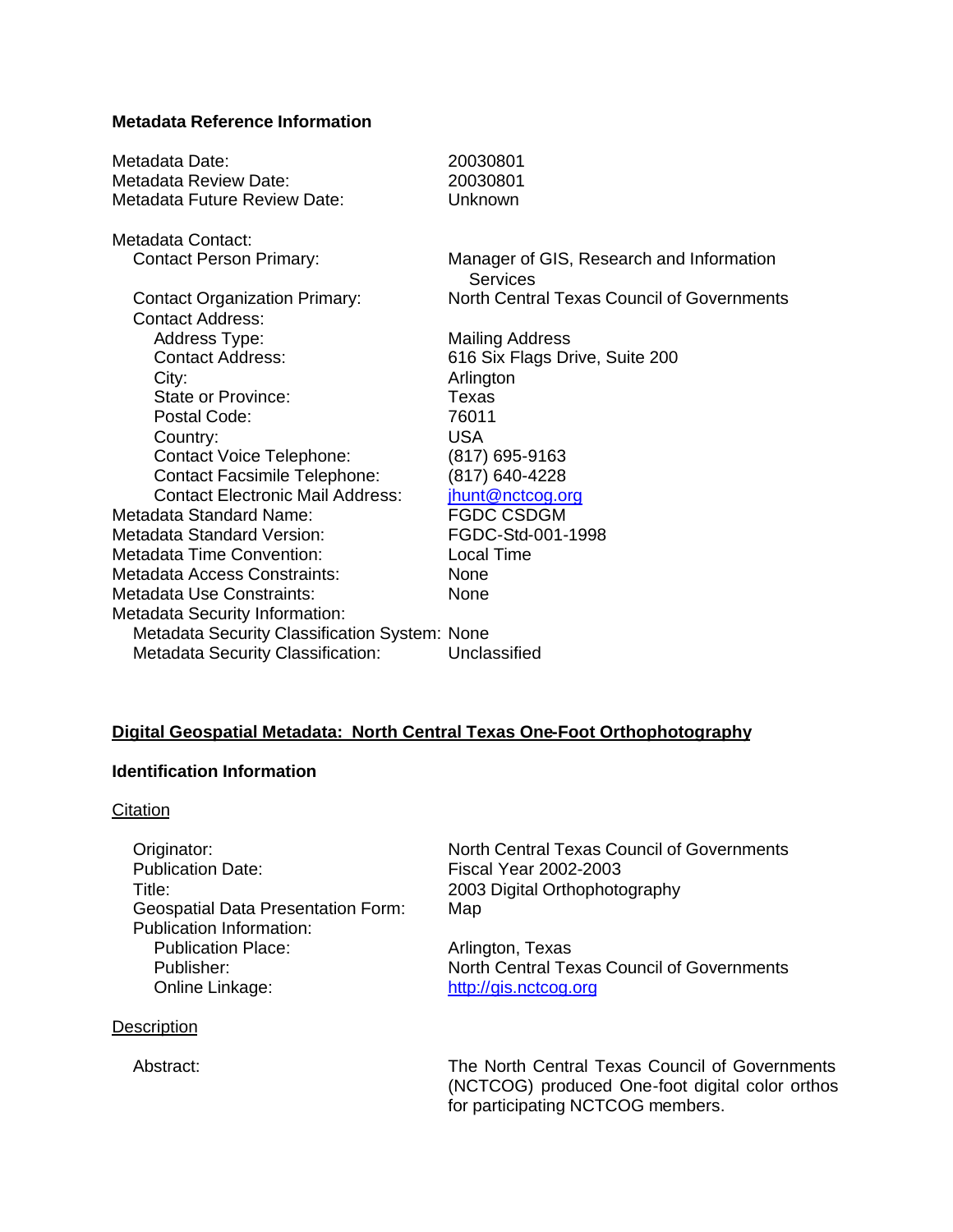Purpose: Maps and Analysis Time Period of Content: Single Date/Time: Calendar Date: 20030801 Currentness Reference: Ground Condition Status: Progress: Complete Spatial Domain: Bounding Coordinates: Keywords: Theme: Theme Keyword: Channel Controller Controller Controller Controller Controller Controller Controller Controller Theme Keyword: Digital Orthophotography Theme Keyword: Image Theme Keyword: Change one-Foot Resolution Place: Use Constraints: Copyright of NCTCOG. Point of Contact: Contact Person Primary: Contact Person: John Hunt Contact Address: Address Type: Mailing Address Address: 616 Six Flags Drive, Suite 200 City: **Arlington** State or Province: Texas Postal Code: 76011 Country: USA Contact Voice Telephone: (817) 695-9163 Contact Facsimile Telephone: (817) 640-4228 Contact Electronic Mail Address: ihunt@nctcog.org Native Data Set Environment: Tiff; MrSID

Maintenance and Update Frequency: Every 2, 4, or 6 years, depending upon the member's request.

West Bounding Coordinate: <Depends Upon The Extent of Your Boundaries> East Bounding Coordinate: <Depends Upon The Extent of Your Boundaries> North Bounding Coordinate: <Depends Upon The Extent of Your Boundaries> South Bounding Coordinate: <Depends Upon The Extent of Your Boundaries>

Place Keyword: North Central Texas Council of Governments<br>Access Constraints: Public domain and private entities pu Public domain and private entities purchase products from NCTCOG.

Contact Organization: North Central Texas Council of Governments Contact Position: Manager of Geographic Information Systems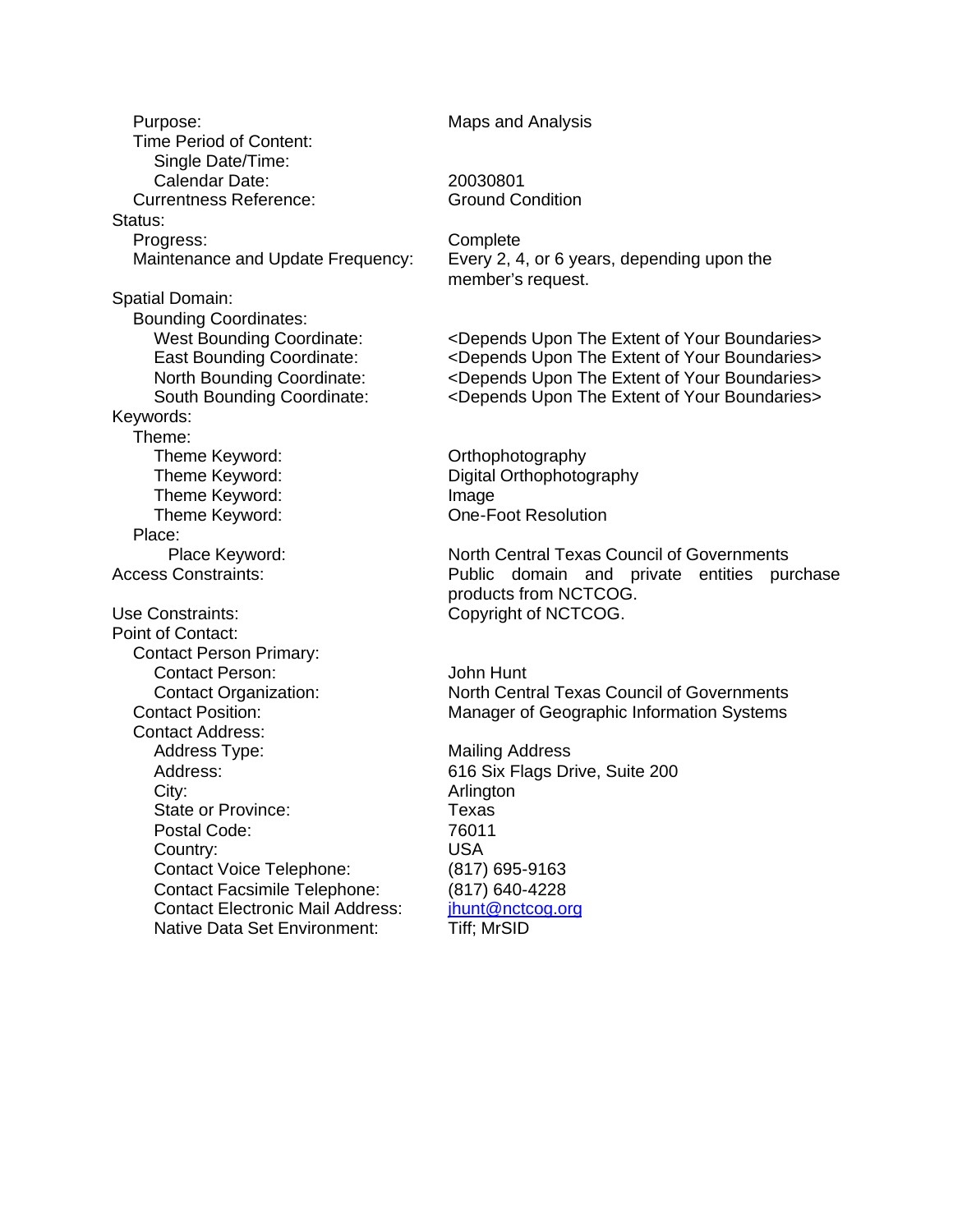#### **Data Quality Information**

Attribute Accuracy:

Logical Consistency Report:

Positional Accuracy: Horizontal Positional Accuracy: Horizontal Positional

Quantitative Horizontal Positional Accuracy Assessment: Horizontal Positional Accuracy Value: Horizontal Positional

Attribute Accuracy Report: Specifications are summarized as follows: sensor type - aerial film camera with 6" focal length; negative size - 9" x 9"; altitude of capture - 9,000' above mean terrain; expected capture period – February-March 2003; control sources - ground survey, airborne GPS, existing DEMs and orthos: scanning resolution – 15 microns; ground resolution - 1.0 U.S. Survey Foot; color type – 24-bit natural color.

Completeness Report: Color aerial photography was acquired using a RC30 or equivalent aerial mapping camera that was calibrated by the U.S. Geological Survey. Products were mosaiced and color balanced to create a near seamless appearance. Samples of these products are available from NCTCOG for evaluation of image quality and positional accuracy.

Accuracy Report: The digital ortho was produced using accepted photogrammetric industry practices under the supervision of certified photogrammetrists and licensed surveyors. Digital ortho products are guaranteed to meet National Map Accuracy Standards (NMAS) at a map scale of  $1" = 200'$  $(1:2,400)$ . Photo scale is  $1" = 1,500'$  (1:18,000).

Accuracy Explanation: The digital ortho was produced using accepted photogrammetric industry practices under the supervision of certified photogrammetrists and licensed surveyors. Digital ortho products are quaranteed to meet NMAS at a map scale of  $1" =$ 200' (1:2,400). Photo scale is 1" = 1,500' (1:18,000).

| Lineage:                        |                                                   |
|---------------------------------|---------------------------------------------------|
| Source Information:             |                                                   |
| <b>Source Citation:</b>         |                                                   |
| Citation Information:           |                                                   |
| Originator:                     | <b>North Central Texas Council of Governments</b> |
| <b>Publication Date:</b>        | <b>Fiscal Year 2002-2003</b>                      |
| Title:                          | 1-Foot Resolution Color Digital Ortho             |
| <b>Publication Information:</b> |                                                   |
| <b>Publication Place:</b>       | Arlington, Texas                                  |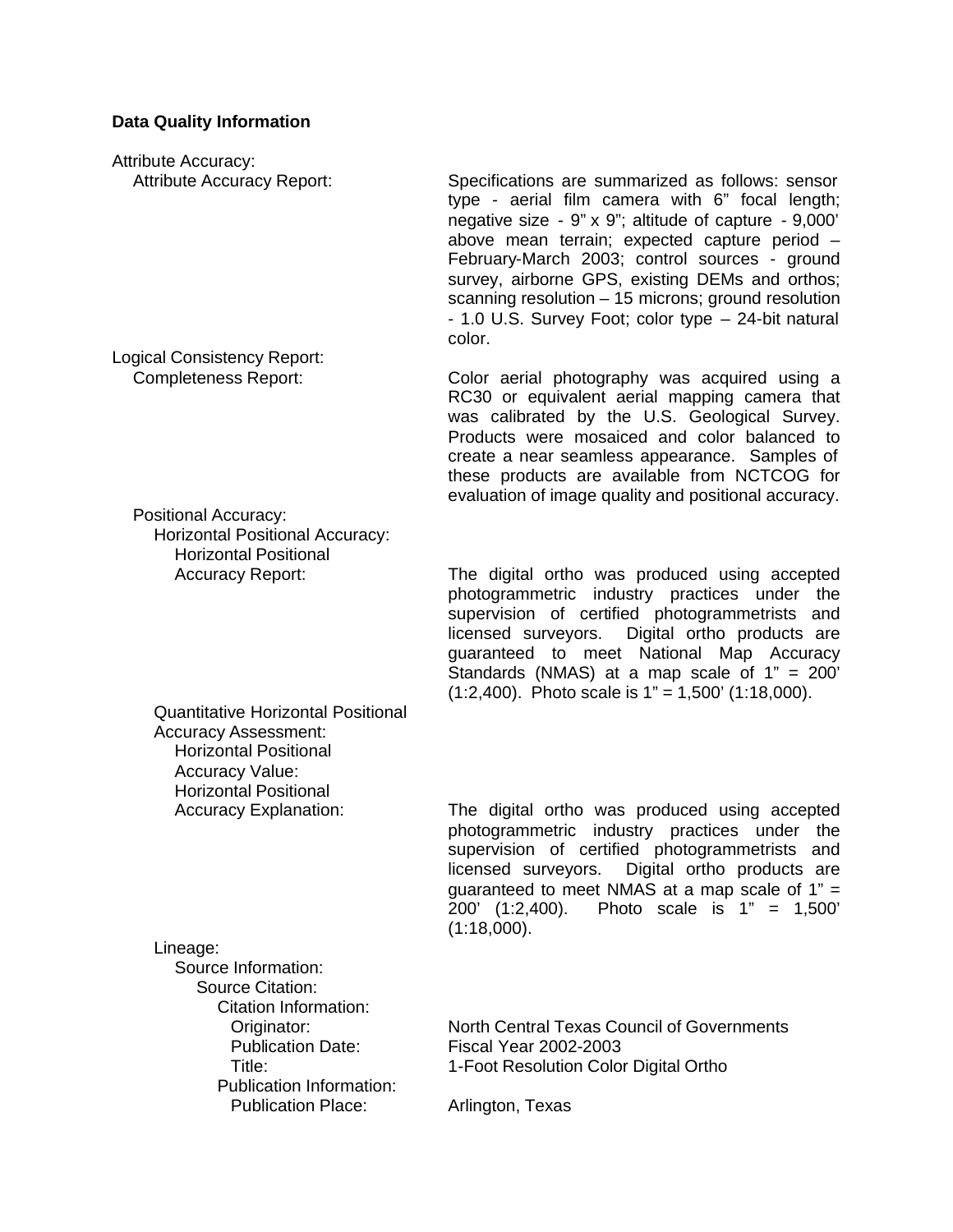| North Central Texas Council of Governments |
|--------------------------------------------|
|                                            |
|                                            |
| 20030215                                   |
|                                            |
| <b>Ground Condition</b>                    |
| Photo1                                     |
|                                            |
|                                            |
| <b>Contact NCTCOG</b>                      |
| Source Used Citation Abbreviation: Photo 1 |
| 20030215                                   |
|                                            |

## **Spatial Data Organization Information**

| Direct Spatial Reference Method: | Raster |
|----------------------------------|--------|
| Raster Object Information:       |        |
| Raster Object Type:              | Pixel  |

## **Spatial Reference Information**

| Horizontal Coordinate System Definition:  |                                  |
|-------------------------------------------|----------------------------------|
| Planar:                                   |                                  |
| Grid Coordinate System:                   |                                  |
| <b>Grid Coordinate System Name:</b>       | <b>State Plane</b>               |
| State Plane Coordinate System:            |                                  |
| Spcs Zone Identifier:                     | Texas, North Central (Zone 5351) |
| <b>Lambert Conformal Conic:</b>           |                                  |
| <b>Standard Parallel:</b>                 | 32.133333                        |
| <b>Standard Parallel:</b>                 | 33.966667                        |
| Longitude of Central Meridian:            | $-98.5$                          |
| Latitude of Projection Origin:            | 31.666667                        |
| False Easting:                            | 1968499.9998                     |
| False Northing:                           | 6561666.666                      |
| <b>Planar Coordinate Information:</b>     |                                  |
| <b>Planar Coordinate Encoding Method:</b> | Coordinate Pair                  |
| Coordinate Representation:                |                                  |
| Abscissa Resolution:                      |                                  |
| Ordinate Resolution:                      |                                  |
| <b>Planar Distance Units:</b>             | Feet                             |
| Geodetic Model:                           |                                  |
| Horizontal Datum Name:                    | North American 1983              |
| <b>Ellipsoid Name:</b>                    | Geodetic Reference System 80     |
| Semi-Major Axis:                          | 6378137                          |
| Denominator of Flattening Ratio:          | 298.257                          |
|                                           |                                  |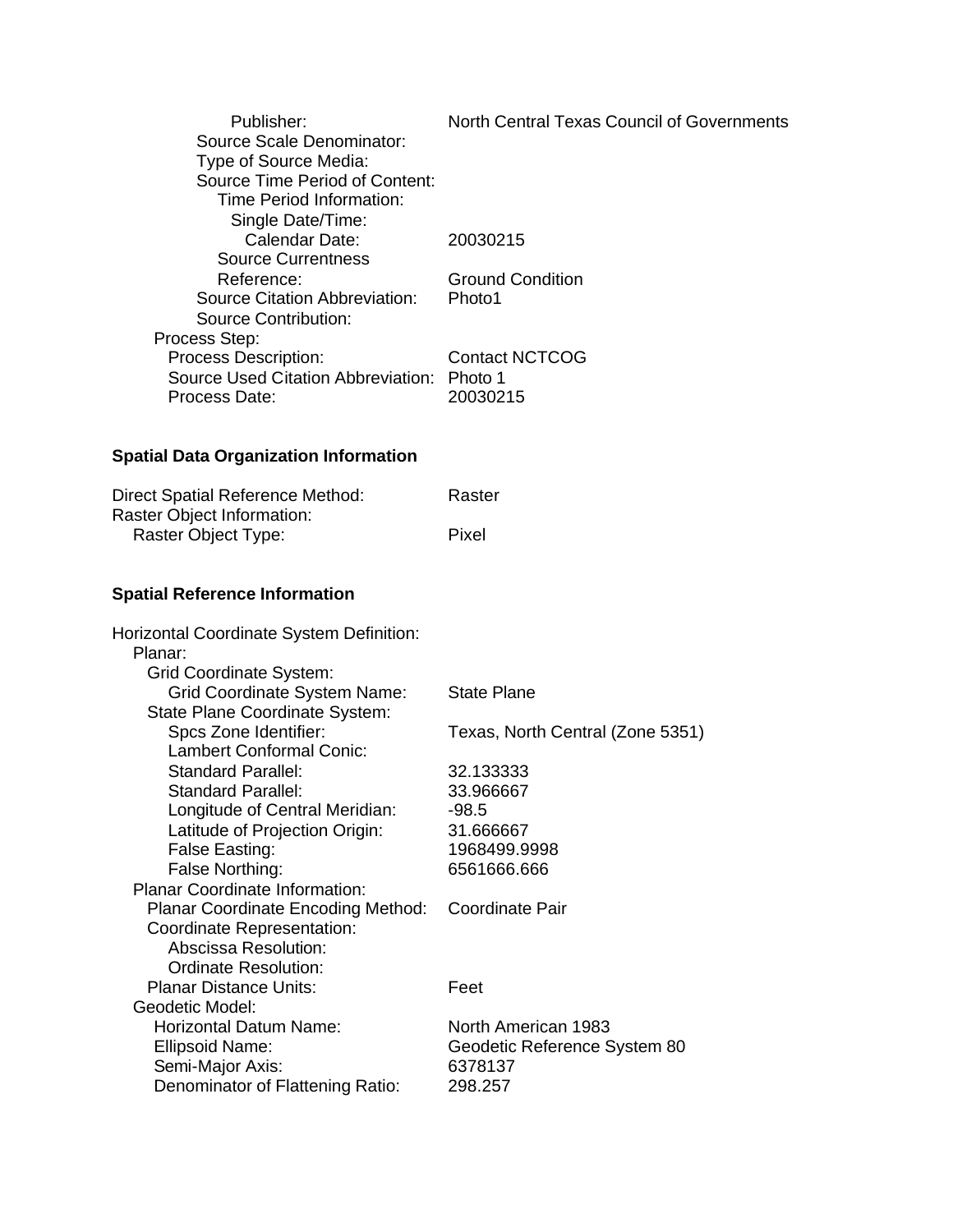#### **Entity and Attribute Information**

| Entity and Attribute Information:            |                                                                                                                     |
|----------------------------------------------|---------------------------------------------------------------------------------------------------------------------|
| <b>Overview Description:</b>                 |                                                                                                                     |
| <b>Entity and Attribute Overview:</b>        | Each pixel contains red, blue and green values,<br>each from 0 to 255.                                              |
| <b>Entity and Attribute Detail Citation:</b> | U.S. Department of the Interior, U.S. Geological<br>Survey, 1996, Standards for Digital Orthophotos:<br>Reston, VA. |

#### **Distribution Information**

Distributor:

Contact Address: Address Type: Mailing Address City: **Arlington** State or Province: Texas Postal Code: 76011 Country: USA Contact Voice Telephone: (817) 695-9163 Contact Facsimile Telephone: (817) 640-4228 Contact Electronic Mail Address: jhunt@nctcog.org Resource Description: Camerator Control Computer Control Control Orthophotography

Standard Order Process: Digital Form: Digital Transfer Information: Format Name: Tiff Format Version Number: 6.0 Format Specification: Tag Image File Format

Standard Order Process: Digital Form: Digital Transfer Information: Format Name: MrSID Format Version Number: 2 Format Specification: Format Information Content: 1:18 compression Digital Transfer Option: Offline Option: Offline Media: Compact Disk or DVD Recording Format: ISO-9660

Contact Person Primary: Manager of GIS, Research and Information **Services** Contact Organization Primary: North Central Texas Council of Governments

Contact Address: 616 Six Flags Drive, Suite 200 Distribution Liability: NCTCOG and its participants assume no legal responsibility for the accuracy of said data.

Format Information Content: Uncompressed TIFF. The files are compatible with tag standards available at the time of production.